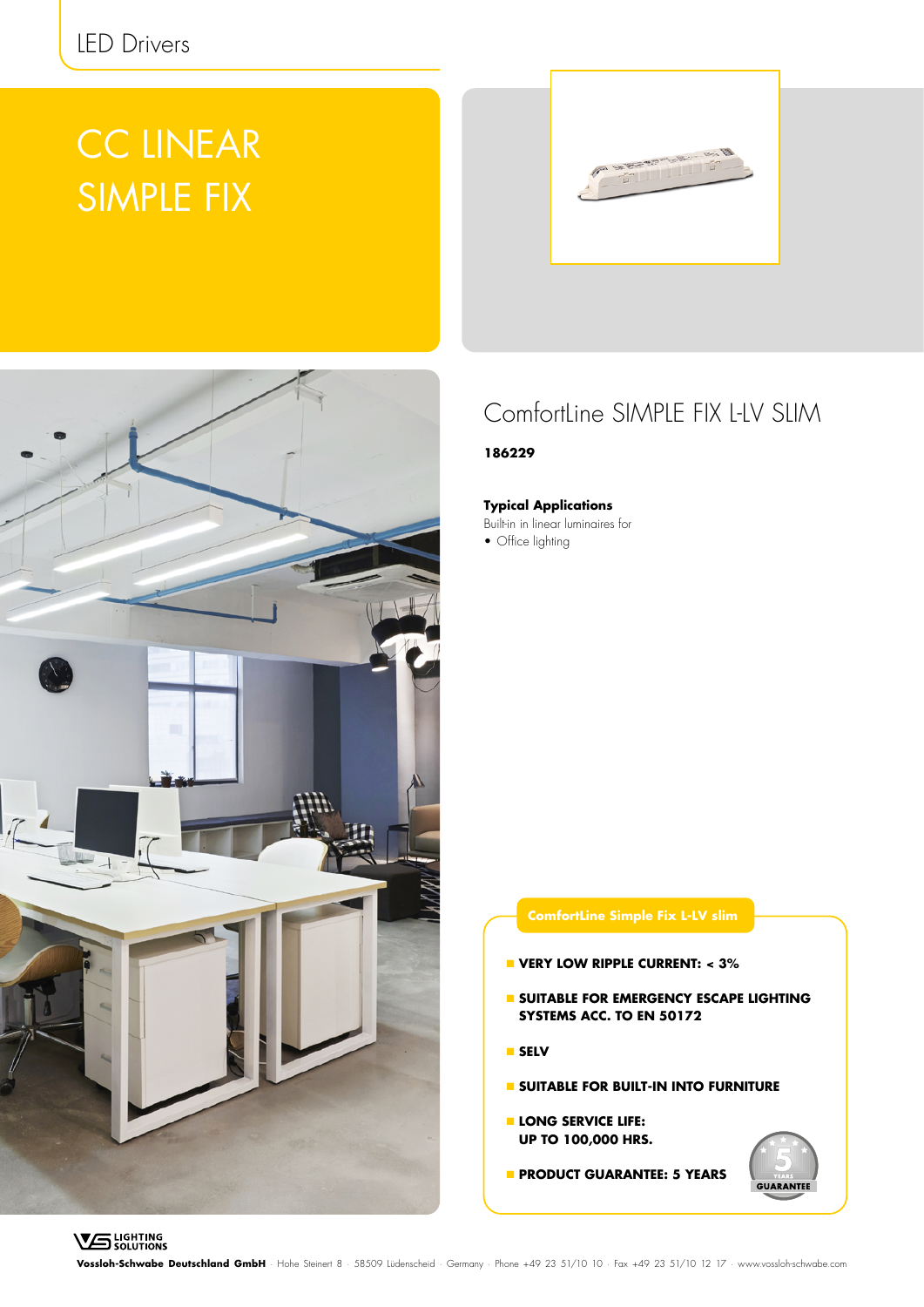## **ComfortLine Simple Fix L-LV slim**

#### **Product features**

• Linear casing shape

#### **Functions**

• Fixed output current

#### **Electrical features**

- Mains voltage: 220-240 V ±10%
- Mains frequency: 50–60 Hz
- DC operation: 198–264 V, 0 Hz
- Push-in terminals: 0.2–1.5 mm²
- Power factor at full load: 0.55 C
- Open circuit voltage (U<sub>max</sub>.): 43 V
- Secondary side switching of LED modules is not allowed.

#### **Sicherheitseigenschaften**

- Protection against transient main peaks up to 1 kV (between L and N)
- Electronic short-circuit protection
- Overload protection
- Protection against "no load" operation
- Degree of protection: IP20
- Protection class II
- SELV

#### **Packaging units**

| Ref. No. | <b>Packaging unit</b> |              |               |  |  |  |
|----------|-----------------------|--------------|---------------|--|--|--|
|          | Pieces                | <b>Boxes</b> | <b>Weight</b> |  |  |  |
|          | per box               | per pallet   |               |  |  |  |
| 186229   | 50                    |              |               |  |  |  |





#### **Dimensions**

- Casing: K21
- Length: 146.7 mm
- Width: 21 mm
- Height: 18 mm



#### **Applied standards**

∕⊟:∢

- EN 61347-1
- EN 61347–2-13
- FN 61547
- EN 61000-3-2
- FN 62384
- FN 55015

KEMA lemc

• DIN VDE 0710-14



#### **Product guarantee**

- 5 years
- The conditions for the Product Guarantee of the Vossloh-Schwabe Group shall apply as published on our homepage (www.vossloh-schwabe.com).

We will be happy to send you these conditions upon request.

CE

CC-ComfortLine-Simple-Fix-LIV-slim\_186229\_EN - 2/3 - 02/2021 CC-ComfortLine-Simple-Fix-L-LV-slim\_186229\_EN – 2/3 – 02/2021

The values contained in this data sheet can change due to technical innovations. Any such changes will be made without separate notification.

**VS** LIGHTING **Vossloh-Schwabe Deutschland GmbH** · Hohe Steinert 8 · 58509 Lüdenscheid · Germany · Phone +49 23 51/10 10 · Fax +49 23 51/10 12 17 · www.vossloh-schwabe.com 2